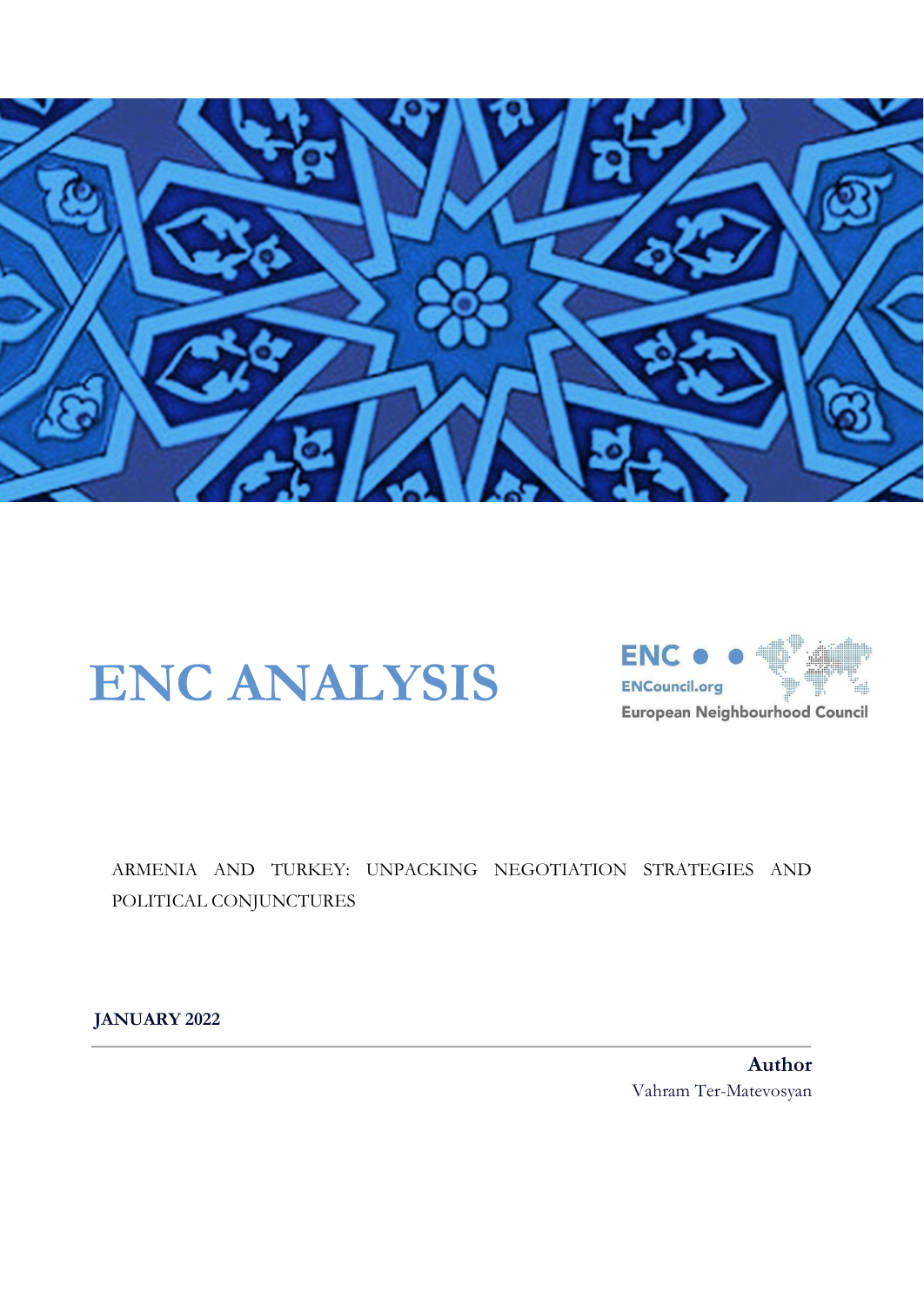

## Brief Summary

Dr. Ter-Matevosyan, the author of this article, provides a short analysis on how the aftermath of the 2020 Nagorno Karabakh war between Armenia and Azerbaijan has shaken the Armenian internal political landscape, security foundations and relations with neighboring and third-party countries. By examining the present relations between Armenia and Turkey, with the latter being a firm supporter of Azerbaijan during the 2020 Nagorno-Karabakh war, the recent attempts by the two sides to appoint diplomatic envoys in order to normalize bilateral relations and the Armenian government's handling of the fragile situation, the author addresses a number of crucial questions in regards to the potential future relations between all sides with the main focus being Armenia's future.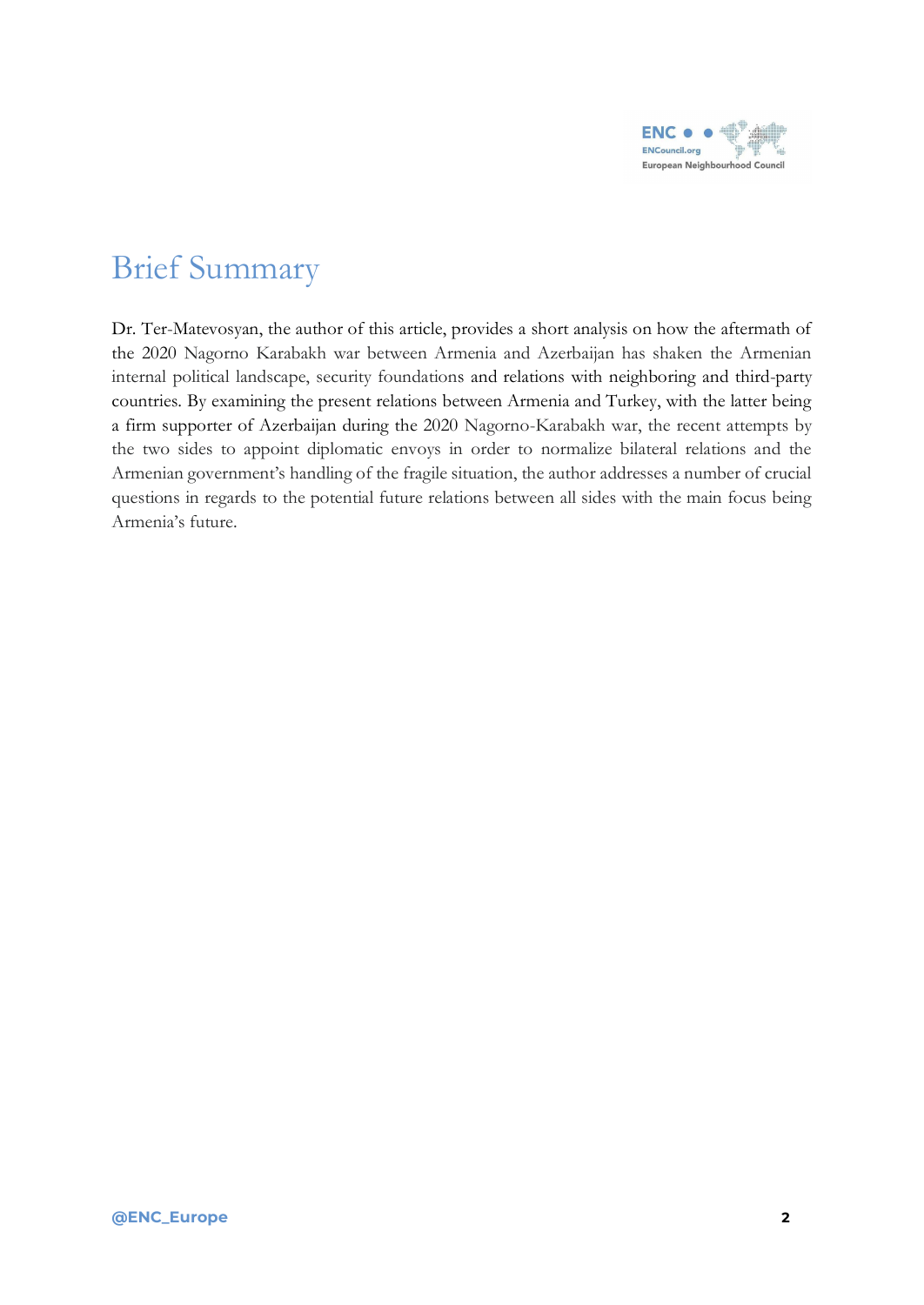

# **About the author**



**Dr. Ter-Matevosyan** is an ENC Academic Council Member. He is Associate Professor and Chair of Political Science and International Affairs Program at the American University of Armenia. He specializes in foreign and security policies of Turkey and the South Caucasus states. He has received his Dr. Philosophy Degree in history from the University of Bergen (Norway), Master's degree from Lund University (Sweden), Candidate of historical sciences degree from the Institute of Oriental Studies (Armenia). He was Visiting Professor at Duke University, NC (2016), Fulbright Scholar at the University of California, Berkeley, CA (2009-2010) and

Visiting Doctoral Student at the University of Washington, Seattle, WA (2005). He has authored two monographs: "*Turkey, Kemalism, and the Soviet Union: Problems of Modernization, Ideology and Interpretation*", New York & London. Palgrave Macmillan 2019; an award-winning monograph "*Islam in the Social and Political Life of Turkey, 1970-2001*", Yerevan, Limush, 2008; and co-authored "*History of the Turkish Republic",* Yerevan State University Press, 2019. His research articles have been published both in edited volumes published by Routledge, Springer and the following peerreviewed journals: "Nations and Nationalism", "Third World Quarterly", "Europe-Asia Studies", "Turkish Studies", "Middle Eastern Studies", "Digest of Middle East Studies", "Insight Turkey", "Eurasian Geography and Economics", "Caucasus Survey", "Journal of Southeast European and Black Sea Studies", "Iran and the Caucasus", "Diaspora Studies", etc.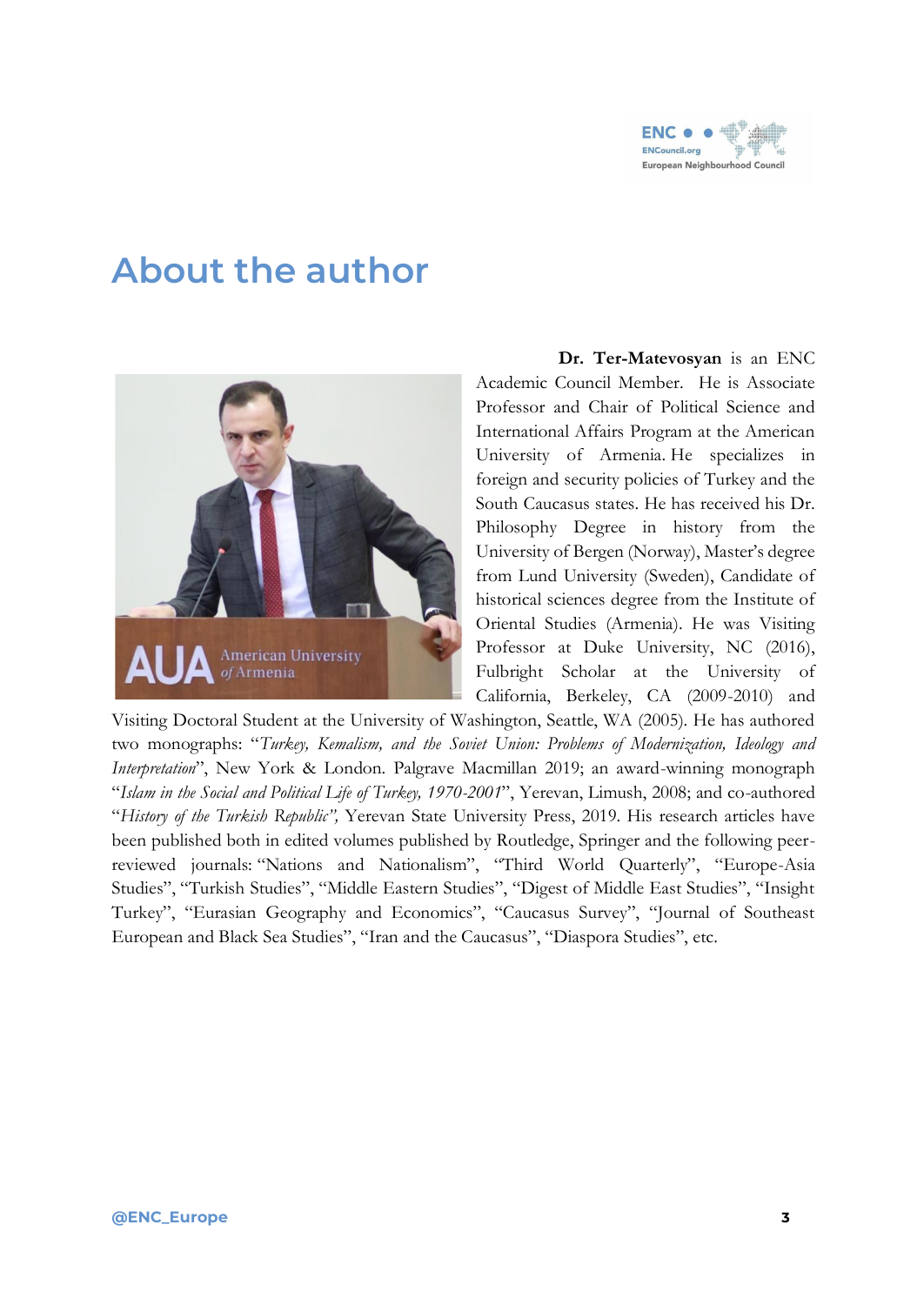

## **ARMENIA AND TURKEY: UNPACKING NEGOTIATION STRATEGIES AND POLITICAL CONJUNCTURES**

The 2020 war has challenged the geopolitical dynamics in the South Caucasus. Various regional and transregional stakeholders started to talk about peace and the need to address deep-seated animosities. In the aftermath of the war, Azerbaijan has regained control of all its Soviet-time territories around the former Nagorno Karabakh Autonomous Oblast; moreover, it has occupied parts of Karabakh's territory, including the city of Shoushi and the Hadrut region. Still, a year and three months after the November 2020 ceasefire, a plethora of complex questions remain unanswered. The central question for many in Armenia is the status and security of Nagorno Karabakh, which Armenia's government—in the face of the defeat and actual inactivity of the OSCE Minsk Group Co-chair format—feels powerless to address. Azerbaijan vehemently opposes the idea of resuming negotiations on the status and right of the people of Nagorno Karabakh for self-determination, believing that the conflict has been resolved. In reality, though, uncertainty around Nagorno Karabakh has only deepened. With Azerbaijan expanding its military and economic presence around Nagorno Karabakh, no leader of Armenia has visited Stepanakert and Artsakh for over 15 months, something unprecedented for the last three decades. Instead, Armenia's government was busy with another undertaking and this time with Turkey. This short analytical piece aims to discuss certain aspects of the recent rapprochement between Ankara and Yerevan. This article will help the reader understand the strategies that the parties are embarking on for another process of rapprochement and the chances for it to succeed this time, considering the previously failed cases of rapprochement in 1992-93 and 2007-09. It will also examine whether the parties, especially Armenia, have considered the lessons of the past.<sup>1</sup>

<sup>1</sup> Vahram Ter-Matevosyan (2018) Six Lessons From the Failed Armenian-Turkish Rapprochement <https://evnreport.com/politics/six-lessons-from-the-failed-armenian-turkish-rapprochement/>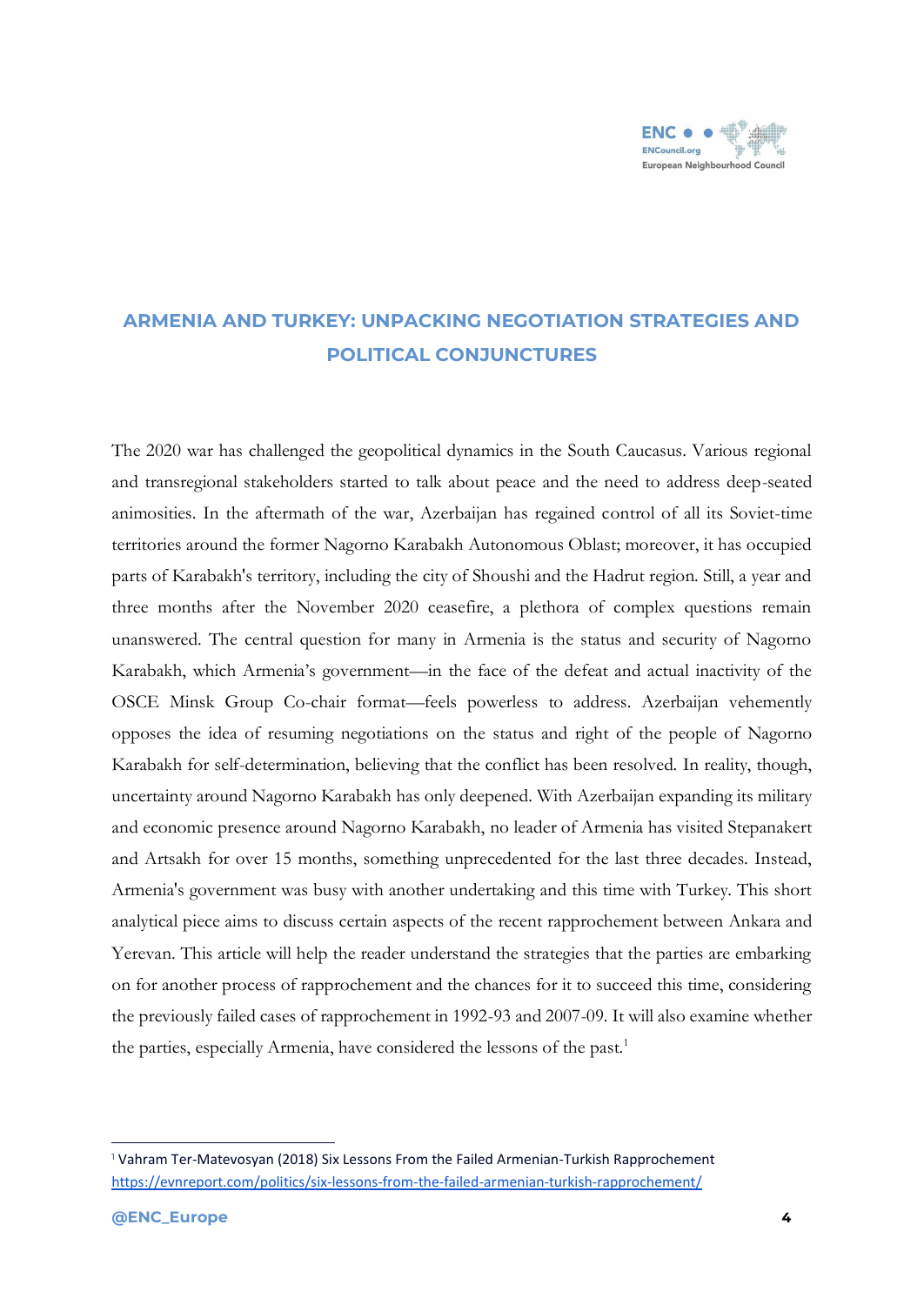

### **Setting the context**

The 311-km long border between Armenia and Turkey is the last closed frontier of Europe which has been sealed since 1991. In the wake of the 45-day war of 2020, Ankara, Yerevan, and Baku have made various statements about the normalization of relations, arguing that the status quo has changed; hence the border may be opened. In December 2020, while reintroducing his 2008 idea of the Caucasus Platform in Baku, Erdoğan made the following statement which again started with a vague conditionality attached: "If Armenia joins this process and takes positive steps… we will open our closed borders to Armenia."<sup>2</sup> Two months later, Armenia's foreign minister stated: "there is no longer any need to keep the border with Armenia closed"3, which followed with a statement from Azerbaijan's President claiming that Azerbaijan has "a positive attitude towards the normalization of Turkish-Armenian relations… There will be no negative attitude from Azerbaijan [if Turkey decides to open the border and normalize the relations]."<sup>4</sup> Months after the 2020 war, the Armenian government program for 2021-2026 stated: "Opening an era of peaceful development for Armenia and the region… is the greatest mission of the Government."<sup>5</sup>

After months of zigzagging, in mid-December 2021, both Armenia and Turkey announced the appointment of special representatives who, with Russia's facilitation, will discuss the process of normalization of relations between the countries. On January 14, 2022, they had the initial 1,5 hour meeting in Moscow and agreed to hold more meetings in the future without mentioning any date or venue. Last week, they agreed to hold the next meeting in Vienna on February 24. The initial statements from Ankara and Yerevan did not help understand the essence of the negotiations and the issues discussed. Other than agreeing to continue "without any preconditions"<sup>6</sup>—a formulation which derived from Armenia's diplomatic glossary—the

<sup>2</sup> President Erdoğan holds a joint press conference with President Aliyev of Azerbaijan. (2020, December 10). Presidency of the Republic of Turkey. [https://www.tccb.gov.tr/en/news/542/123145](https://www.tccb.gov.tr/en/news/542/12314)/ president-erdoganholds-joint-press-conference -with-president-aliyev-of-azerbaijan

<sup>3</sup> Ayvazian, A. (2021, February 10). RA FM Ara Ayvazian answers the questions of the NA Parliamentarians. https://www.mfa.am/hy/press-conference/ 2021/02/10/aivazian\_na/10785

<sup>4</sup> Ilham Aliyev held a press conference for local and foreign media representatives. (2021). President of the Republic of Azerbaijan. https://en.presi dent.az/articles/50738

<sup>&</sup>lt;sup>5</sup> The Program of the Government of the Republic of Armenia. August 18, 2021. <https://www.gov.am/files/docs/4586.pdf>

<sup>6</sup> The meeting of Special Representatives of Armenia and Turkey took place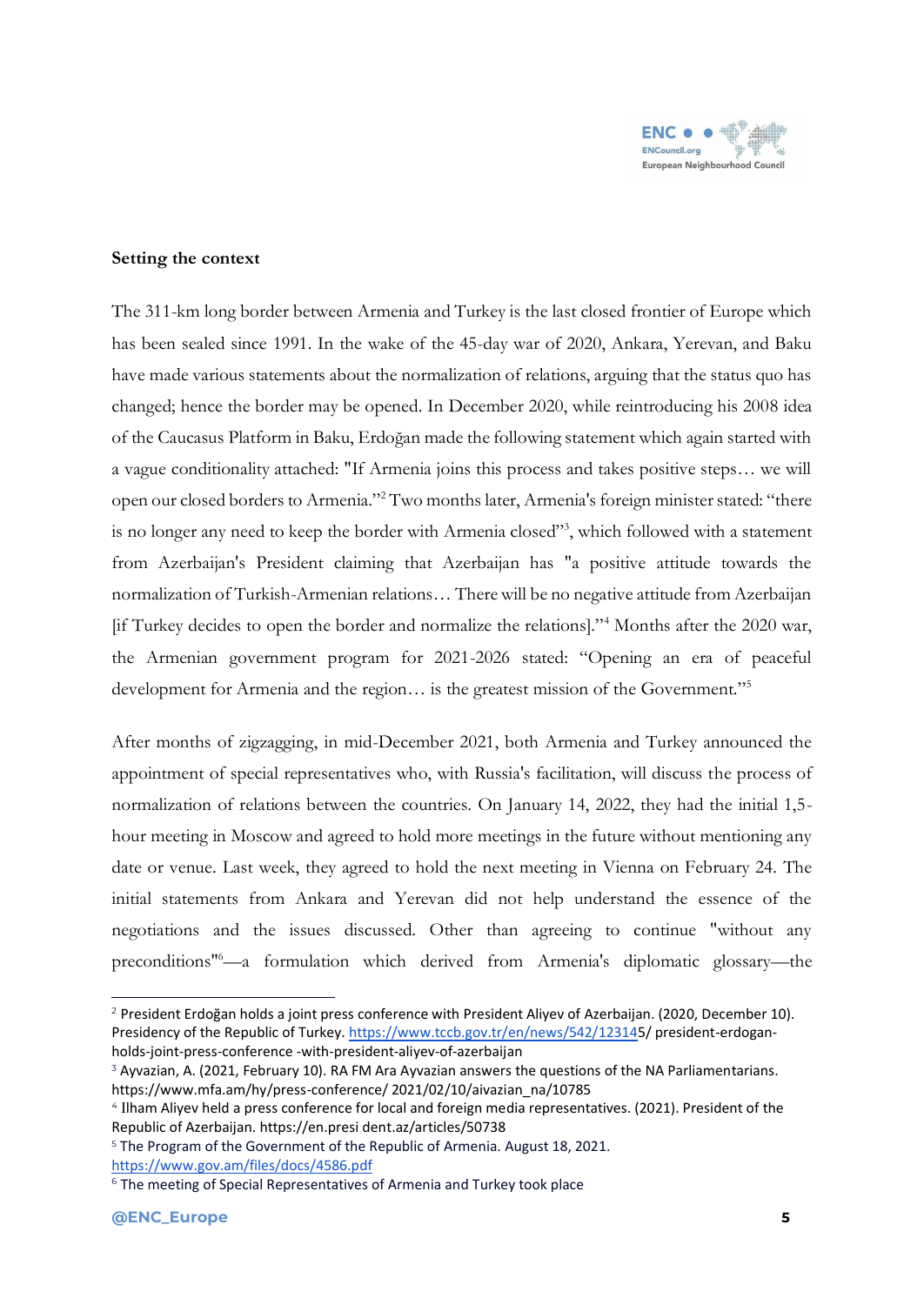

statements released on the same day did not contain anything useful. However, the statement from Moscow—discussed below—was rather wordy and offered some insights into the strategy of negotiations. Turkey's foreign minister's statements also shed some light on the agreed methodology. Armenian officials were not particularly outspoken, making it difficult to understand their negotiation strategies. The second part of this analysis will offer a framework which can help us understand the patterns and inherent problems in the process.

Contrary to the constructive interpretations that Armenia's government has recently advanced, the essence of Turkey's position on its relations with Armenia has not changed since 1991. For many decades, Turkey has ascertained the following condition: "in the absence of any improvement in the Armenian-Azerbaijani relations, any progress to be achieved within the Turkish-Armenian normalization process alone would remain insufficient and would not be lasting and sustainable,"<sup>7</sup> implying that the pro-Azerbaijani resolution of the Karabakh conflict is the only precondition for the normalization. Armenia, meanwhile, has viewed the normalization of interstate relations with Turkey from the perspective of the logic established in the early 1990s: a/relations should be normalized without any preconditions; b/the Karabakh conflict, involving Azerbaijan and Armenia, should be decoupled from the Armenian-Turkish relations.<sup>8</sup>.

For Turkey, the Karabakh issue was the most discussed and voiced precondition over the decades; however, it remains only one of the preconditions. The shadow of history looms large over the relations of the two nations. First and foremost, Turkey continues to view the normalization of relations with Armenia from the point of view of unsettled historical-political legacies, followed by Turkey's long-term interests in the Caucasus and geopolitical objectives. Hence, the Karabakh conflict lags behind several fundamental issues in the Armenian-Turkish and Armenia-Turkey relations that I have raised over the last 15 years and summarized in the recent academic article.<sup>9</sup>

https://www.mfa.am/hy/press-releases/2022/01/14/meeting\_armenia\_turkey/11267

<sup>7</sup> Ministry of Foreign Affairs, Republic of Turkey. (n.d.). Relations between Turkey and Armenia. [https://www.mfa.gov.tr/r](https://www.mfa.gov.tr/)elations-between-turkey-and-armenia.en.mfa

<sup>&</sup>lt;sup>8</sup> Ministry of Foreign Affairs of the Republic of Armenia. (n.d.). Bilateral relations. Turkey. Ministry of foreign affairs of Armenia[. https://www.mfa.am/en/bilateral-relations/tr](https://www.mfa.am/en/bilateral-relations/tr)

<sup>9</sup> Vahram Ter-Matevosyan (2021) "Deadlocked in History and Geopolitics: Revisiting Armenia-Turkey Relations," *Digest of Middle Eastern Studies,* vol. 30, no. 3, 155-169.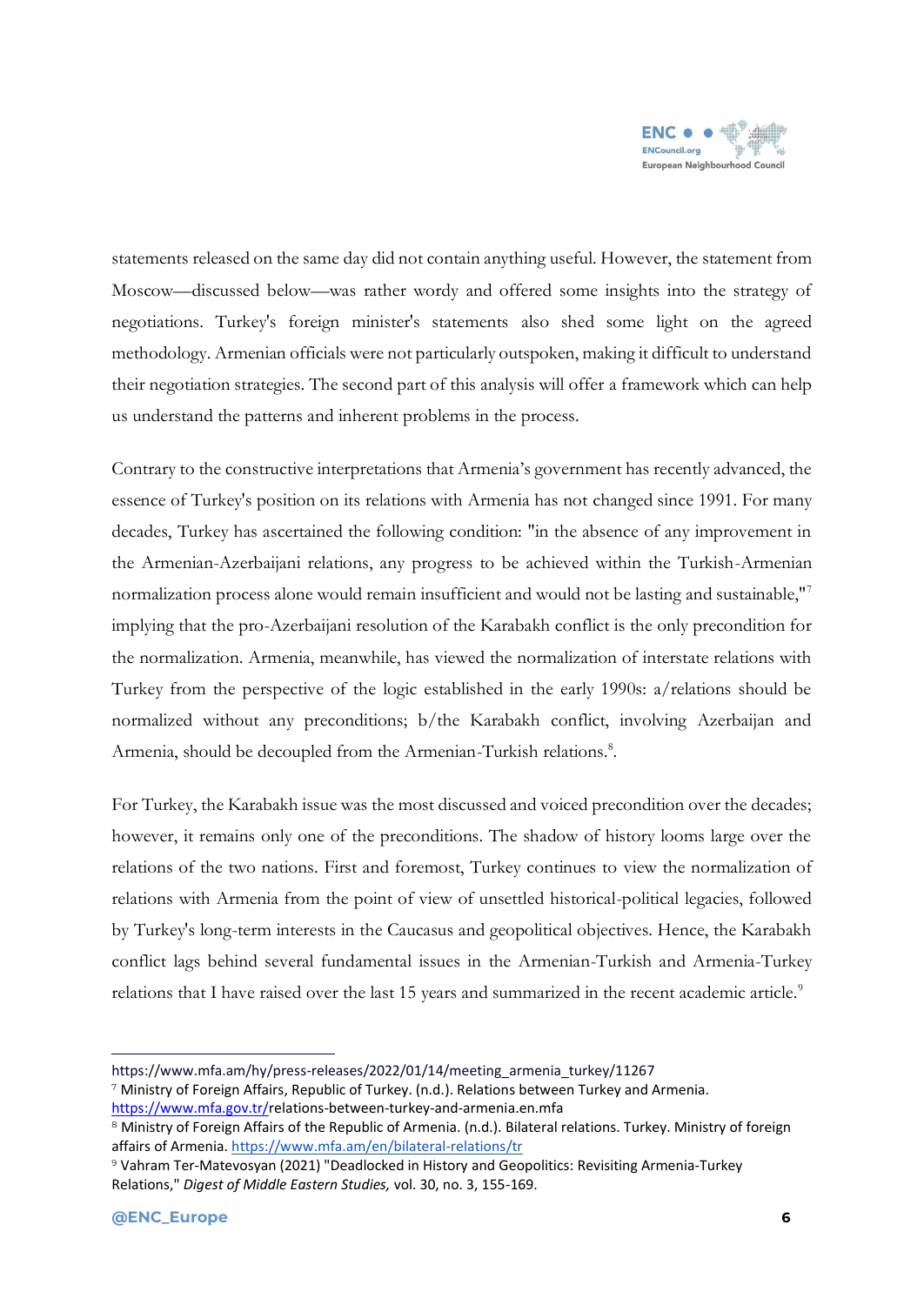

Over the last decades, using various platforms and opportunities, Ankara has raised several preconditions in front of Armenia, which included but were not limited to the following ones:

• the Republic of Armenia and Armenian Diaspora should halt the worldwide campaign to recognize the Genocide and renounce any claims over land and property compensations and reparations from Turkey;

• Armenia should agree on establishing a committee of historians which will examine the facts about the Armenian Genocide and "establish the truth".

• Turkey periodically insists on Armenia to reacknowledge the existing border with Turkey, preferably according to the 1921 Kars treaty;

• Armenia should recognize Azerbaijan's territorial integrity and, thereby, close the Karabakh chapter;

Turkey periodically entertains — sometimes through Azerbaijan<sup>10</sup> — the idea that Armenia should revise its Declaration of Independence adopted in 1990 (and Constitution of 1995), as the document indicates that the Armenian Genocide was committed in Western Armenia, which is the eastern regions of nowadays Turkey;

• Turkey occasionally demands closing down Armenia's Metsamor Nuclear Power Station, located a few km from the Armenian-Turkish border.

• Turkey has recently started to reintroduce another precondition which it failed to achieve a century ago: establishing a corridor between the Nakhijevan Autonomous Republic, an exclave of Azerbaijan, and the mainland Azerbaijan through Armenia's sovereign territory in the Syunik province in the south.

<sup>&</sup>lt;sup>10</sup> Aliyev demanded Armenia to adopt a new constitutio[n https://lenta.ru/news/2021/09/27/azer\\_arm/](https://lenta.ru/news/2021/09/27/azer_arm/)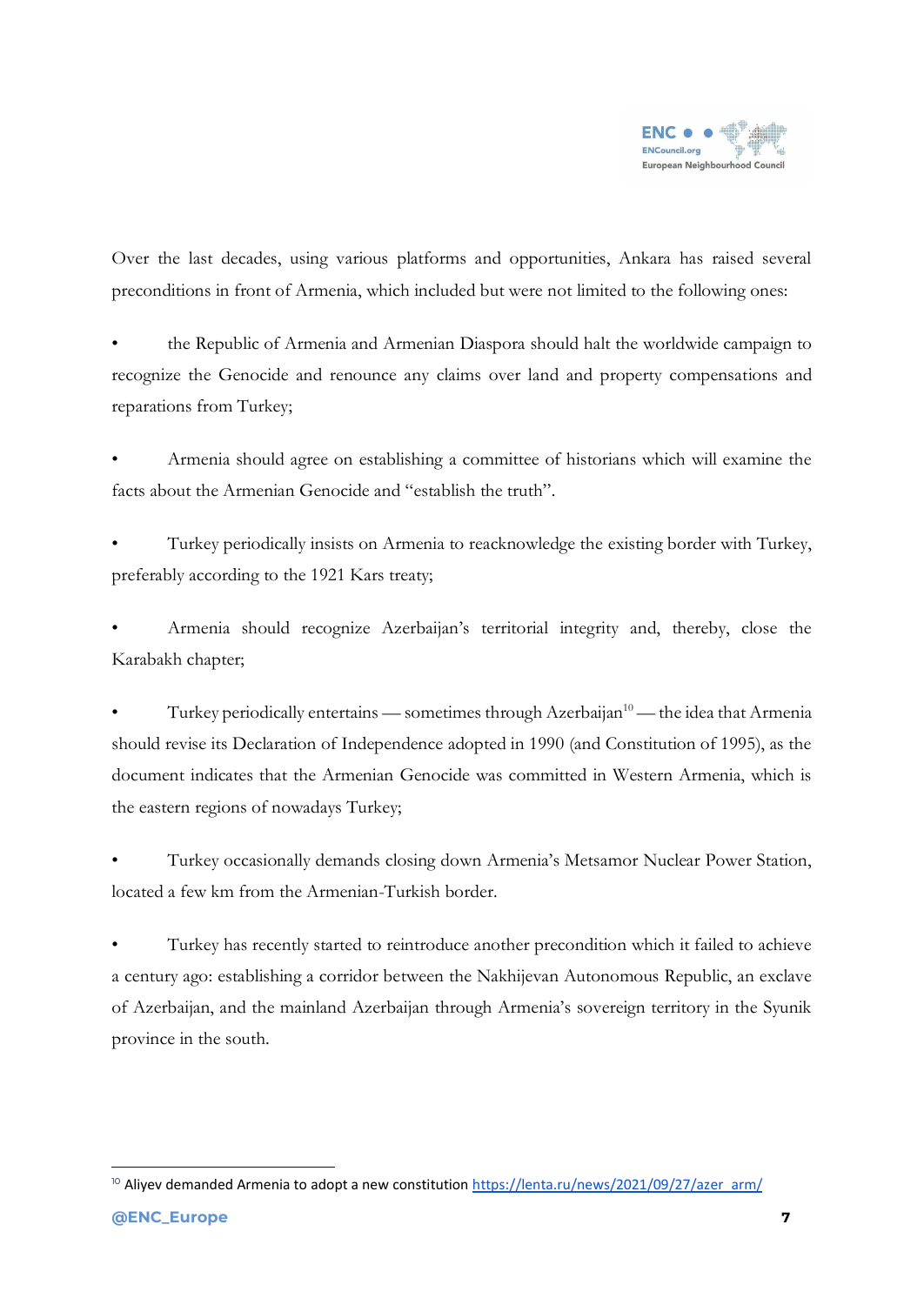

In essence, Armenia and Turkey continue to speak in 'different languages' because the gap that has widened over the decades cannot be closed under the influence of suppositious claims about regional peace and stability. This gap will likely be felt during the negotiation process.

#### **Negotiation objectives and strategies**

The pace and scope of negotiations will depend on a myriad of factors. In addition to the official positions and previously voiced (pre)conditions, the parties will continue to exercise a set of tactics and strategies to maximize their gains. This section will delineate several directions that the parties will most likely entertain during the process.

*The first observation* is about the role and place of Azerbaijan. Given the changes of the last decade, there are all the indications to claim that Turkey will continue to intimately tie the Nagorno Karabakh question and Azerbaijan's territorial integrity issue with its negotiation agenda with Armenia. When preparing the 2009 Zurich protocols, Armenia and Turkey, as well as mediators and facilitators, placed far down on their scale of priorities the interests of Azerbaijan assuming the latter will inadvertently and by default benefit from the entire process. This time, the process between Armenia and Turkey will not be limited to the bilateral relations only. That technique worked in the past as it kept the negotiation agenda too busy and talking points too broad, hiding Turkey's pursued negotiation objectives. The fact that the Turkish leadership continues to refer to "consultations with Azerbaijan" in their public statement when talking about Armenia confirms that Turkey continues to prioritize Azerbaijan's interests in line with its strategic goals. It also attests that, unlike the 2007-09 process, now Turkey does not keep Azerbaijan in the shadow, as the latter claimed during the entire period of 'the football diplomacy.' Some voices in Yerevan, which hoped that in the initial stage, Armenia will be able to compartmentalize the Turkish and Azerbaijani interests by setting them apart, seem unrealistic for now. Azerbaijan and its interests will feature in the negotiations, and, at one point, it may even participate in the Armenian-Turkish bilateral negotiations - as several Turkish officials previously hinted. Turkey will advance Azerbaijan's interest as long as the circumstances allow. If the process stalls, the same Azerbaijani excuse could be used to exit the negotiations or defer the implementation of agreements. The Azerbaijani factor was exploited in the past and will be present in the current phase, too.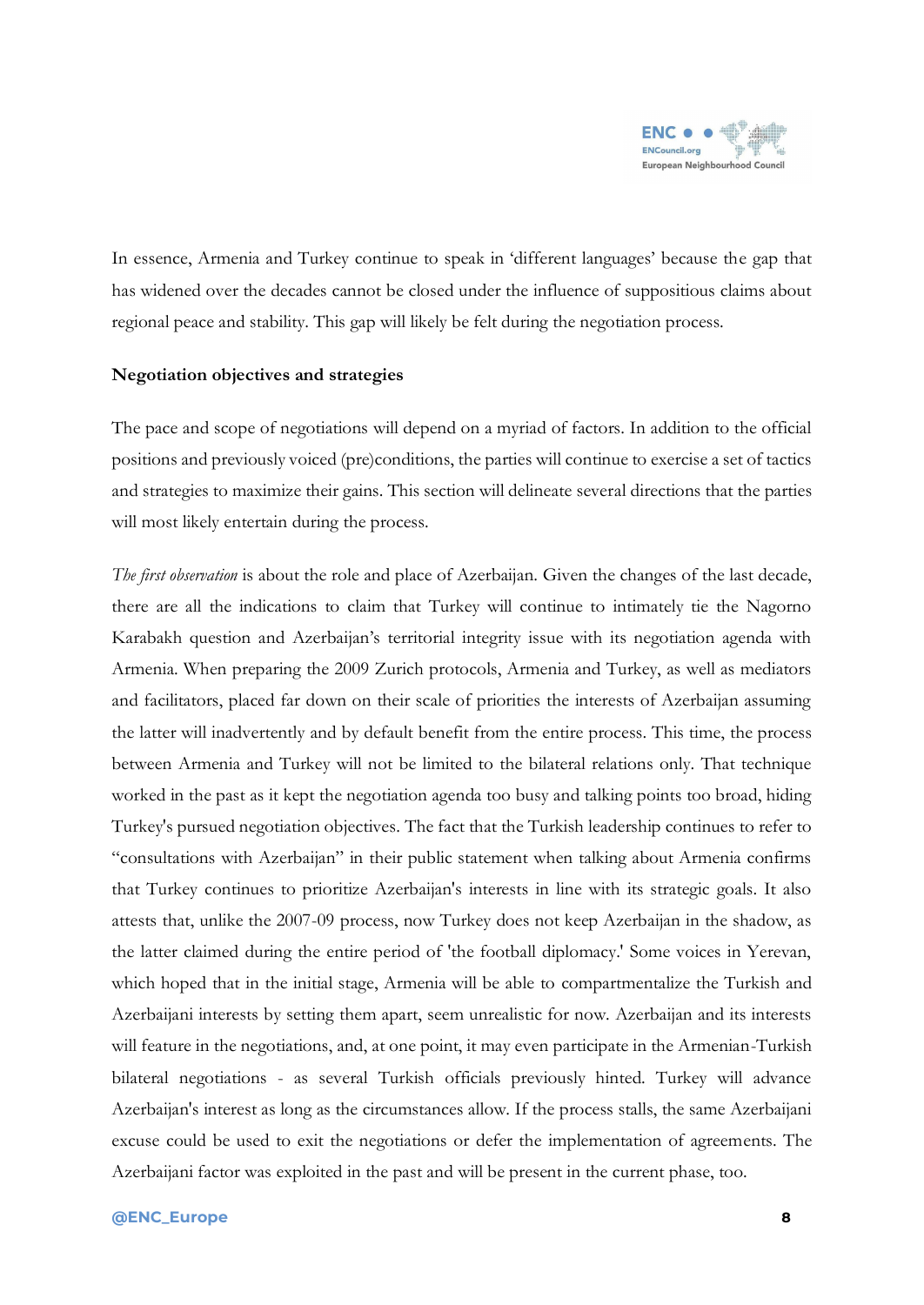

*The second strategy* is to continue the negotiations with Armenia without a presence of a third party. In 1992-93, Armenia and Turkey were in direct contact when preparing the draft of the first protocols to normalize the relations. Diplomats from both countries were traveling back and forth to conduct negotiations. Later, the meetings were conducted in different cities in the framework of international conferences or gatherings and mostly with the support of the U.S. government. In September 2008, Turkish President Gul visited Armenia to watch the soccer game between the two national teams. Armenian President Sarkisian reciprocated the visit in October 2009. However, when the process slowed down after 2010, the diplomats were meeting in other platforms away from each other's capitals, with a notable exception of December 2013 when FM Davutoglu visited Yerevan in the framework of the BSEC ministerial meeting and FM Nalbandyan visited Ankara to be present at Erdogan's inauguration ceremony in August 2014. In the second half of the 2000s, when 'the football diplomacy' was launched, Switzerland facilitated the process with the presence of the USA with the minimal involvement of Russia. In 2021, however, we saw Russia visibly increase its involvement in the process. However, based on the statements coming from Ankara, parties are keen to sideline Russia and conduct one-on-one negotiations. There are different motivations for doing so. One of them is Turkey's willingness to keep Russia at bay which has its interests in the Turkish-Armenian normalization process. Turkey understands that postwar Armenia looks fragile, and its government is desperate for a foreign policy breakthrough. Armenia's leadership is yearning for "an era of peaceful development," and Turkey does not need a third party to capitalize on it. Based on the Russian reactions, Moscow, at least rhetorically, is not against Armenia and Turkey continuing one-on-one negotiations. If successful, Russia will claim the credits for facilitating its launch and hosting the first meeting. Thus, the parties had a previous history of conducting negotiations without a third party.

*The third aspect* is reiterating a strategy that was introduced in 2009 when the Zurich protocols were initiated. Back then, parties agreed to bring together normalization—establishing diplomatic relations, exchanging diplomatic missions, opening borders—and reconciliation—implementing a dialogue of historical dimension, restoring mutual confidence, and scientific examination of the historical records. That strategy became one of the reasons for the failure of the problem as it carried the risk that the two parties were not capable of overcoming the inherent obstacles. It is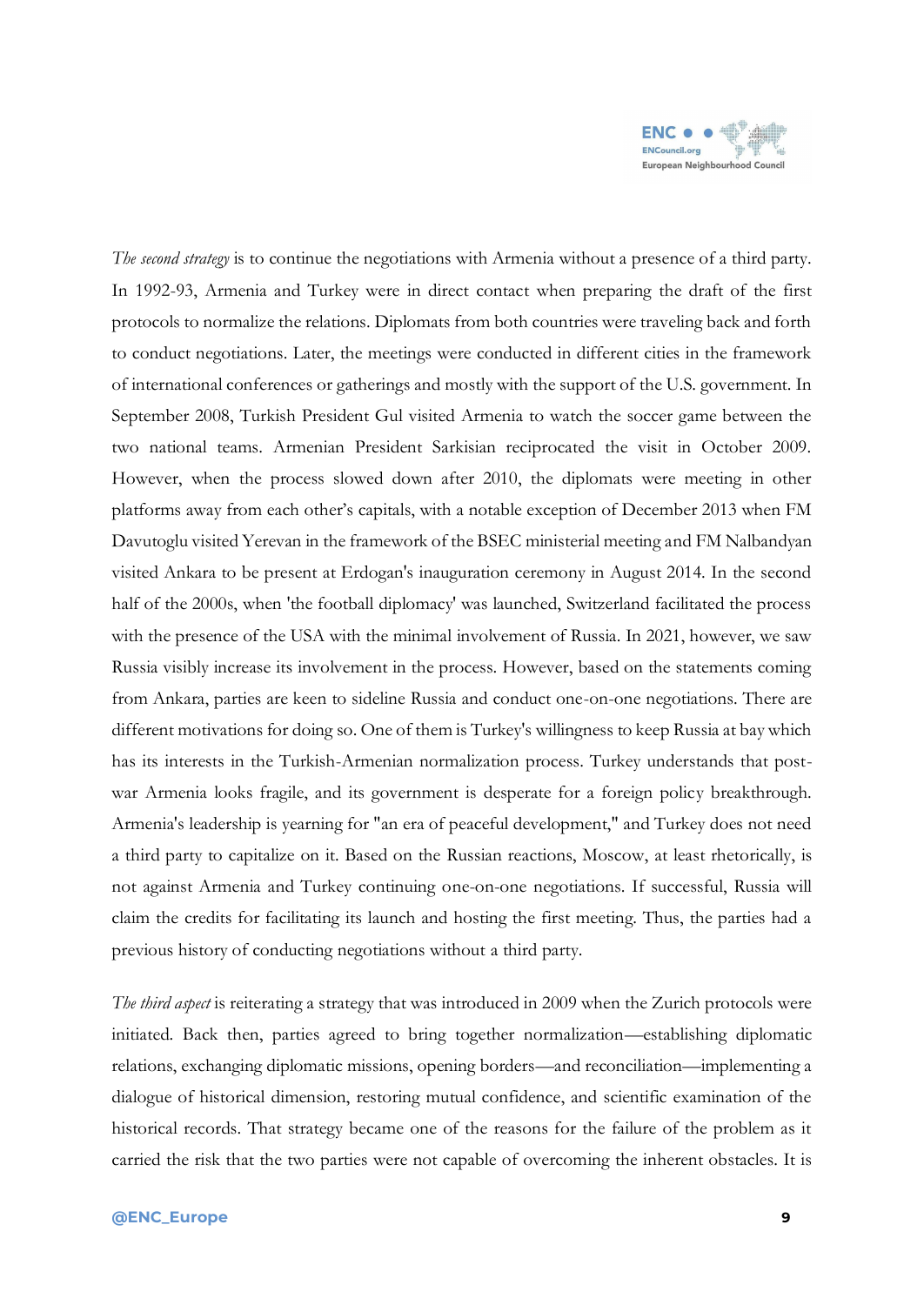

beyond any reasonable doubt that the normalization of state-to-state relations and the establishment of diplomatic relations between countries with a disputed past and a troubled present require an entirely different toolbox and set of policy initiatives than the process of reconciliation. Underestimation of this distinction had severe implications for the entire process. In the 1990s, when discussing the prospects of normalizing relations, the Armenian side made sure to disentangle the Armenian Genocide recognition process from bilateral relations. Armenian officials communicated to their Turkish counterparts that the Armenian Genocide is not a matter of contention nor questioning; hence, there is no point in making it a part of the normalization agenda.<sup>11</sup>

By the same token, when starting negotiations in the late 2000s, both parties had different and sometimes diametrically opposed expectations for the process. Significant asymmetry in the importance Armenia and Turkey ascribe to the process remains. For the Armenian side, it was crucial that Turkey would continue the negotiations without any preconditions. The Armenian side's short-term goal was to establish diplomatic relations with the hope of securing the opening of the border with Turkey and implicitly causing disruption in relations between Azerbaijan and Turkey and changing regional geopolitics by limiting the reliance on Georgia as a transit hub. As for the Turkish side, the pursued objectives were quite different, as Ankara never concealed the reasons for not establishing diplomatic relations and not opening the border. This short explanation alone is sufficient to understand that the two parties sought different objectives and pursued different strategies to attain their goals. For the Armenian side, the normalization of relations came first, while for Turkey, the reconciliation and addressing historical problems were more significant than a mere normalization of relations. Deriving from this observation, the next strategy for the parties should be the following formula: "*normalization now, reconciliation later.*" This is a tactical maneuver that will give the parties a space for flexibility. It will also not impugn the sincerity and frankness of purpose. The phenomena of mutual distrust and suspiciousness will stay there for the foreseeable future.

<sup>&</sup>lt;sup>11</sup> Libaridian, G. (1999). The challenge of statehood: Armenian political thinking since independence. Blue Crane Books.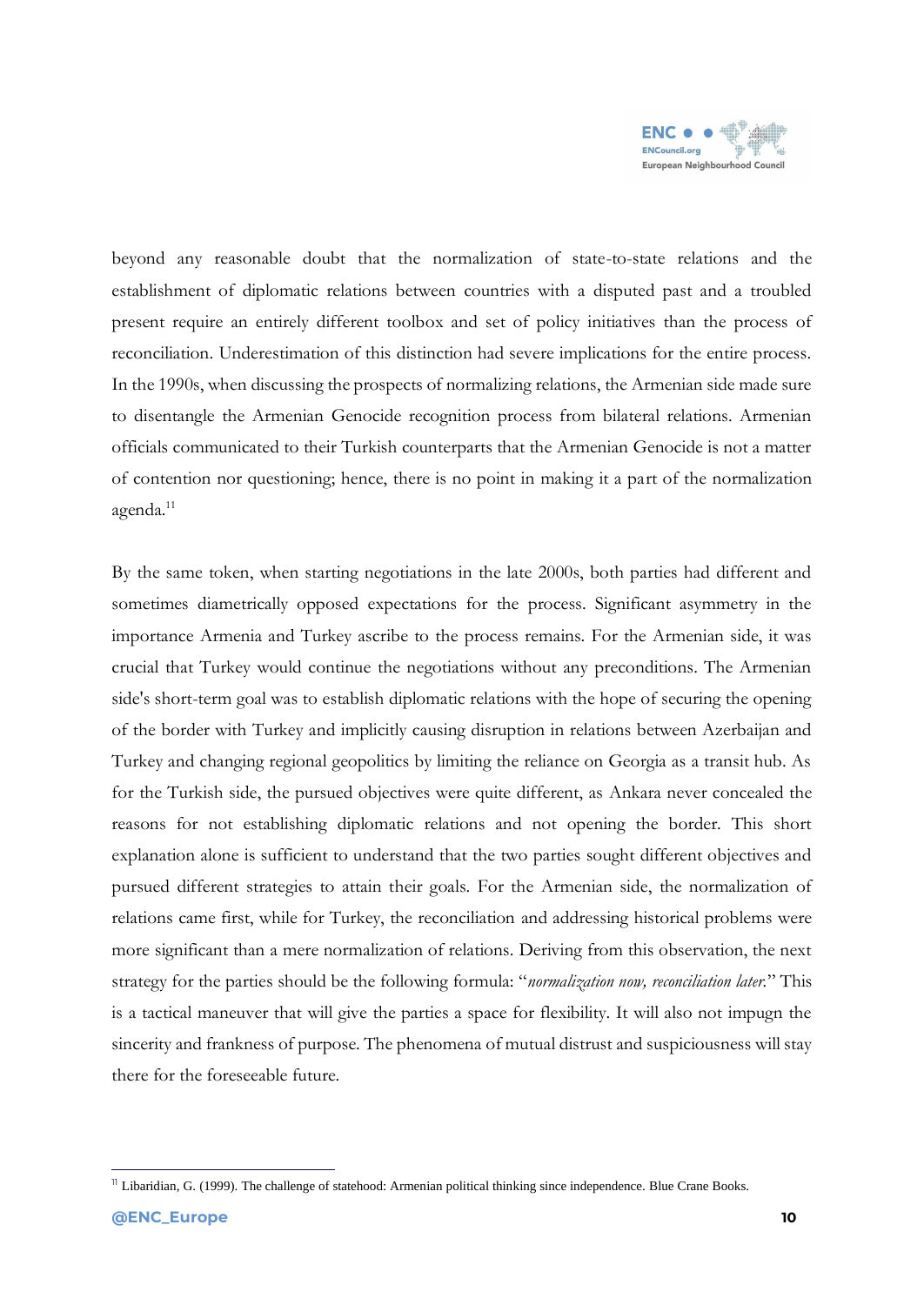

Based on different statements coming from Ankara and Moscow, Ankara is pursuing the same objectives. The statement of the Russian MFA that Armenia and Turkey agreed to conduct negotiations "moving on with 'small steps' from easy to difficult one" confirms the analysis above<sup>12</sup>. The small steps entail easy-to-implement policies, which are primarily technical and procedural and do not require much effort other than a political will. Whereas the complex questions pertaining to history and geopolitics also involve the preconditions mentioned above.

These observations derive from studying the history of the previous efforts to normalize relations. The lessons from the past are rather obvious to ignore or neglect. The biggest lesson the parties should endorse is that time matters in these types of negotiations. The parties should also need the help of external players who would incentivize the parties and keep them in the process. Both the EU and Washington have a history helping the parties to find ways of rapprochement. These tools and strategies should be reconfigured and adjusted to the post-2020 regional realities. The power asymmetry between Armenia and Turkey and age-old antagonism, dehumanization, lack of confidence between them requires a constant presence and, perhaps, engagement from external players. The history of the past efforts confirms that. Lastly, the parties should agree to continue the process by merely exchanging protocols on establishing diplomatic relations leaving all other questions to the future if the parties have vested interest in the result and not in the process. Otherwise, if Armenian and Turkish special representatives, or diplomats, for that matter, concentrate on the reconciliation and history and do the job of historians, it will derail the normalization process. At the end of the day, normalization of relations takes place between the governments, while reconciliation, if it occurs at all, is reserved for the people and it may require years, decades and even centuries.

*References*

<sup>&</sup>lt;sup>12</sup> On the launch of the normalization process between Armenia and Turkey, Jan. 14, 2022, https://www.mid.ru/ru/foreign\_policy/news/1794418/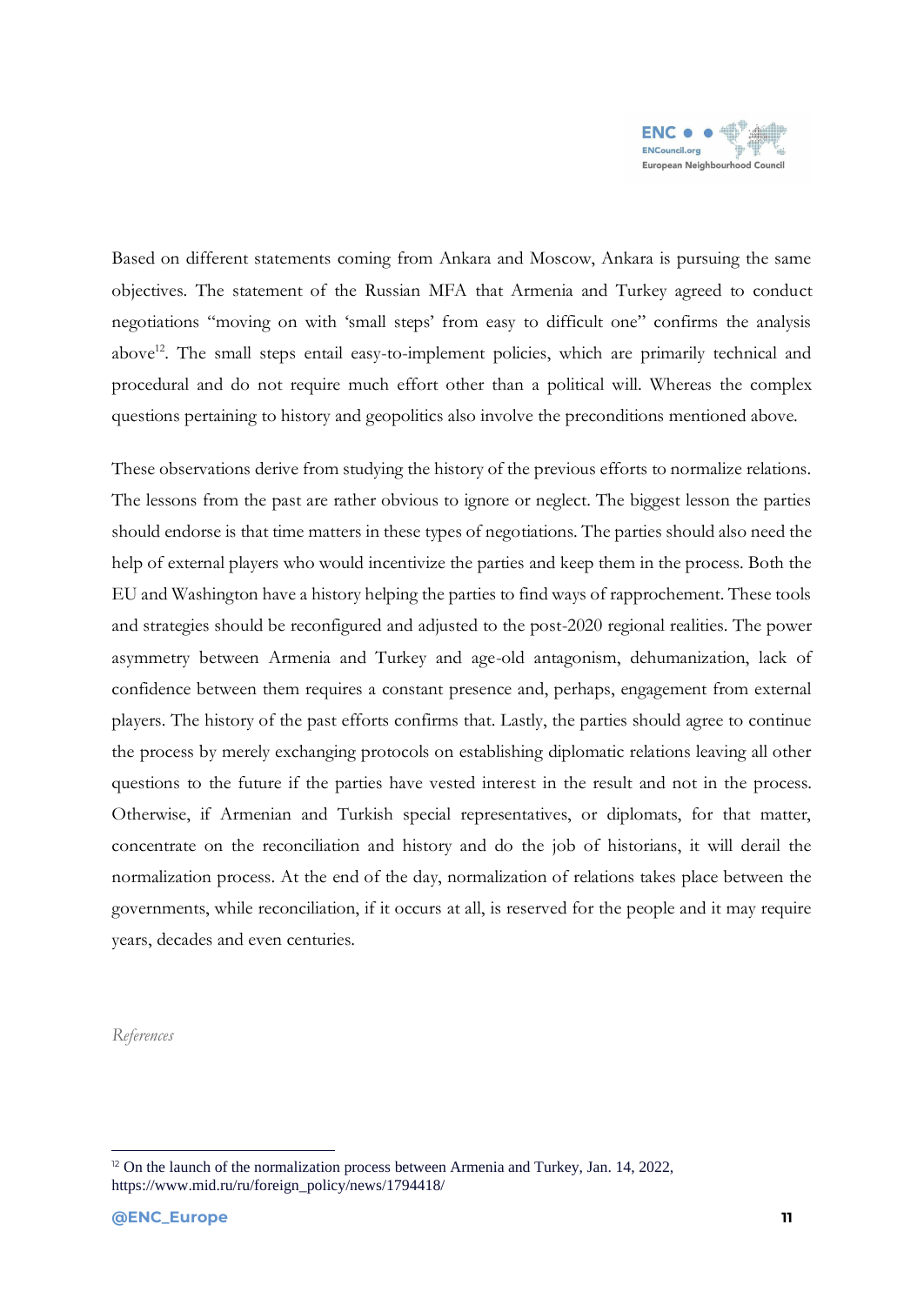

Aliyev demanded Armenia to adopt a new constitution [https://lenta.ru/news/2021/09/27/azer\\_arm/](https://lenta.ru/news/2021/09/27/azer_arm/)

Ayvazian, A. (2021, February 10). RA FM Ara Ayvazian answers the questions of the NA Parliamentarians. https://www.mfa.am/hy/press-conference/ 2021/02/10/aivazian\_na/10785 [https://www.mfa.am/hy/press-releases/2022/01/14/meeting\\_armenia\\_turkey/11267](https://www.mfa.am/hy/press-releases/2022/01/14/meeting_armenia_turkey/11267)

Ilham Aliyev held a press conference for local and foreign media representatives. (2021). President of the Republic of Azerbaijan. https://en.presi dent.az/articles/50738

Libaridian, G. (1999). The challenge of statehood: Armenian political thinking since independence. Blue Crane Books.

Ministry of Foreign Affairs of the Republic of Armenia. (n.d.). Bilateral relations. Turkey.

Ministry of foreign affairs of Armenia.<https://www.mfa.am/en/bilateral-relations/tr>

Ministry of Foreign Affairs, Republic of Turkey. (n.d.). Relations between Turkey and Armenia. [https://www.mfa.gov.tr/r](https://www.mfa.gov.tr/)elations-between-turkey-and-armenia.en.mfa

On the launch of the normalization process between Armenia and Turkey, Jan. 14, 2022, [https://www.mid.ru/ru/foreign\\_policy/news/1794418/](https://www.mid.ru/ru/foreign_policy/news/1794418/)

President Erdoğan holds a joint press conference with President Aliyev of Azerbaijan. (2020, December 10). Presidency of the Republic of Turkey. [https://www.tccb.gov.tr/en/news/542/123145/president-erdogan-holds-joint-press](https://www.tccb.gov.tr/en/news/542/123145/president-erdogan-holds-joint-press-conference-with-president-aliyev-of-azerbaijan)[conference-with-president-aliyev-of-azerbaijan](https://www.tccb.gov.tr/en/news/542/123145/president-erdogan-holds-joint-press-conference-with-president-aliyev-of-azerbaijan) 

The meeting of Special Representatives of Armenia and Turkey took place January 14, 2022,